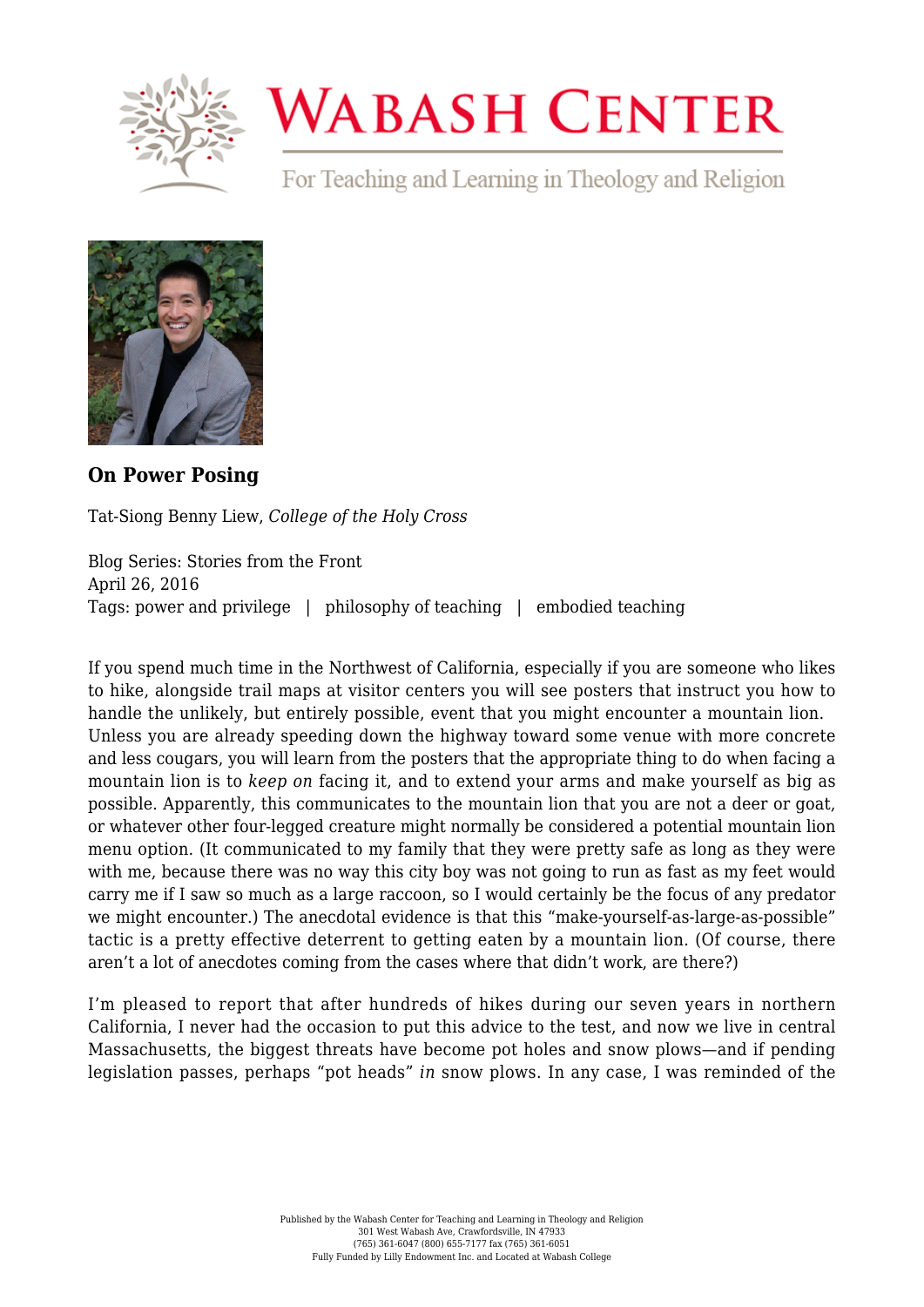"make-yourself-large" advice at last year's AAR/SBL meeting, during a conversation with a small group of "new teachers" who gathered around a dinner table organized by the Wabash Center to talk about teaching and learning. It did not take long for our conversation to turn to some familiar topics, especially among those who are just entering the teaching profession fulltime: favorite courses, teaching load, student problems, grading pains, self-confidence, and "the imposter syndrome." In response to our conversation about self-confidence and the imposter syndrome, someone mentioned something called "power posing." To my surprise, over half of the "new teachers" at the table immediately and enthusiastically affirmed that they have personally found this practice helpful in their lives as teachers. I made a note to myself to look it up when I got home.

According to a [TED Talk](https://www.ted.com/talks/amy_cuddy_your_body_language_shapes_who_you_are?language=en) by Harvard psychologist Ann Cuddy that has been seen over 33



pose—that is, spreading out your arms and/or legs in an expansive position—in private for two minutes can change your body chemistry (increasing your testosterone and decreasing your cortisol) so you will actually become more assertive and less stress-reactive. Cuddy's research suggests that these power poses can actually change not only your hormone levels but also your mind; they can improve your self-perception, increase your self-confidence, and enhance your performance in an emotionally challenging or anxiety producing appointment like a public presentation or job interview.

In other words, power posing can serve to help correct a real or perceived power differential. I can imagine how this can be especially helpful to not only "new teachers" but also faculty members who in some ways do not fit the assumed "norms" of our society. Perhaps that is why the colleagues who taught me about power posing months ago are mainly women.

I have several thoughts about teaching and learning because of what I have learned about power posing. First of all, Cuddy's work on power posing reminds me of the fact that teaching and learning are embodied practices. It is so easy to think that teaching and learning are all about the so-called life of the *mind*, and forget that our bodies—how they look and what we do with them—actually have implications for teaching and learning. This is so because society tells stories about our bodies, but we also need and can use our bodies to teach and to learn in